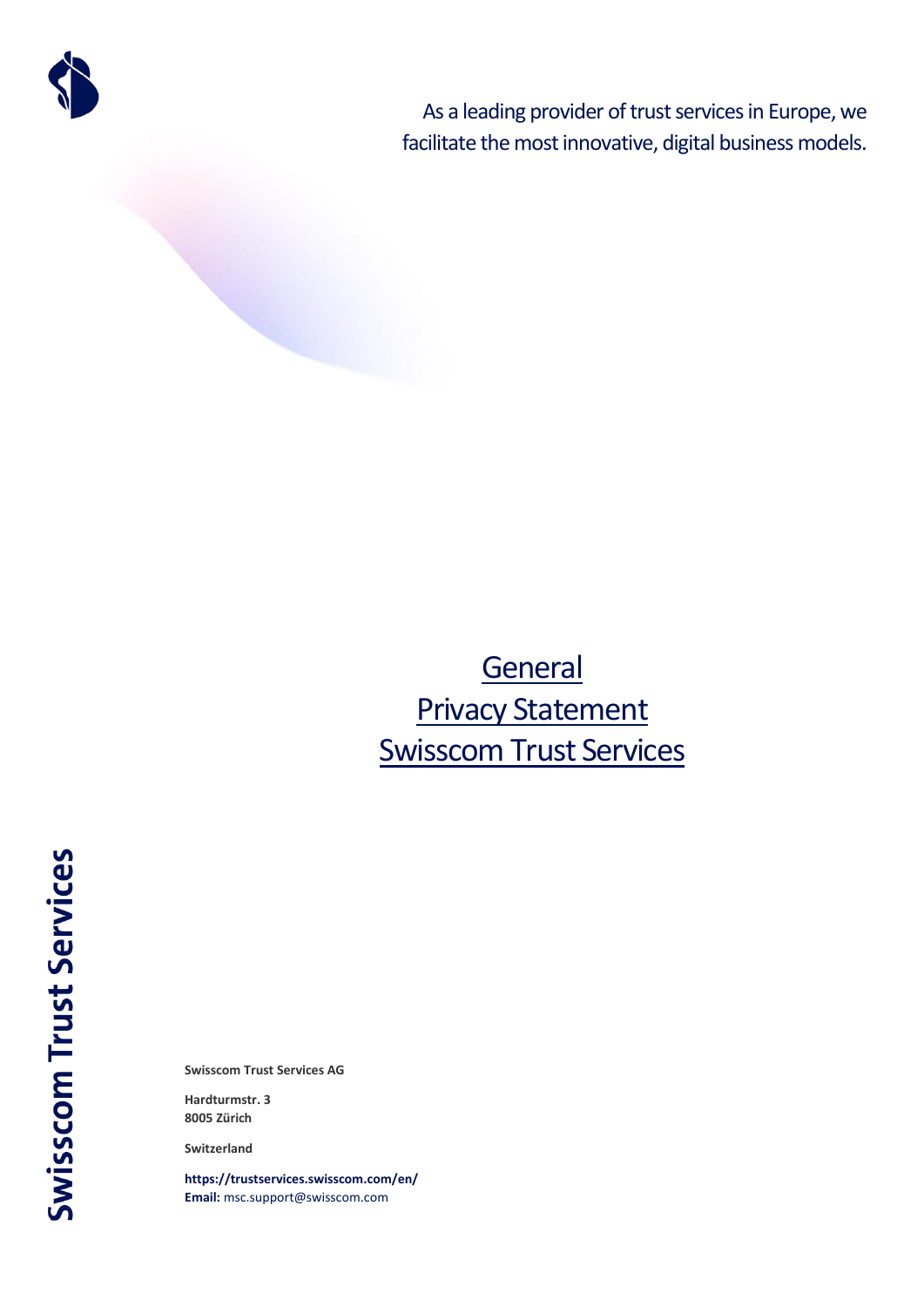

#### <span id="page-1-0"></span>Table of Contents  $\overline{1}$

| 1           |     |  |  |  |  |
|-------------|-----|--|--|--|--|
| 2           |     |  |  |  |  |
| 3           |     |  |  |  |  |
| 4           |     |  |  |  |  |
| 5           |     |  |  |  |  |
| 6           |     |  |  |  |  |
| 7           |     |  |  |  |  |
| 8           |     |  |  |  |  |
| 9           |     |  |  |  |  |
| 10          |     |  |  |  |  |
| 11          |     |  |  |  |  |
| $\mathbf 1$ |     |  |  |  |  |
|             | 1.1 |  |  |  |  |
|             | 1.2 |  |  |  |  |
| 2           |     |  |  |  |  |
| 3           |     |  |  |  |  |
| 4           |     |  |  |  |  |
|             | 4.1 |  |  |  |  |
|             | 4.2 |  |  |  |  |
| 5           |     |  |  |  |  |
| 6           |     |  |  |  |  |
|             | 6.1 |  |  |  |  |
|             | 6.2 |  |  |  |  |
|             | 6.3 |  |  |  |  |
|             | 6.4 |  |  |  |  |
|             | 6.5 |  |  |  |  |
|             | 6.6 |  |  |  |  |
|             | 6.7 |  |  |  |  |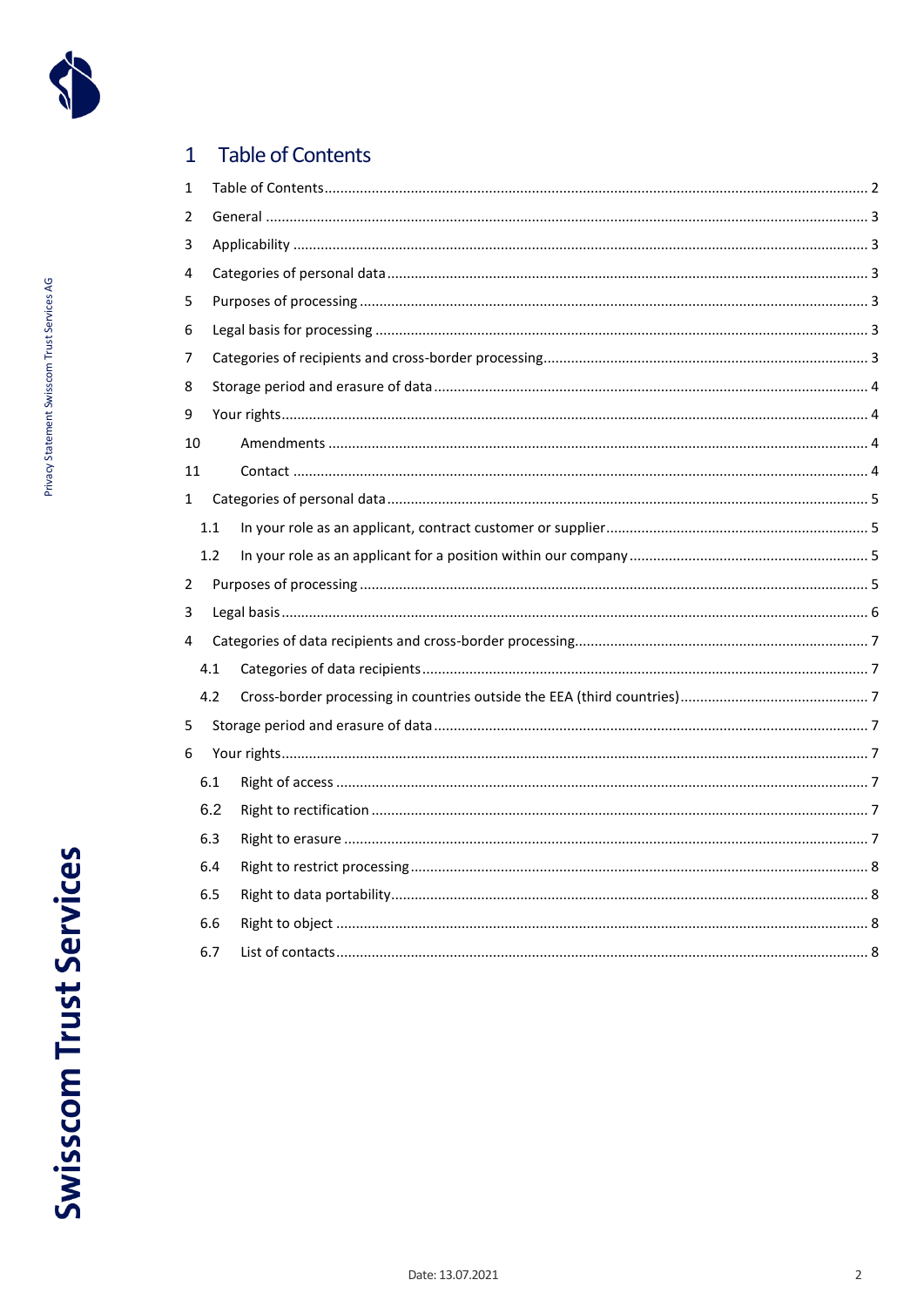

# <span id="page-2-0"></span>2 General

Privacy is a matter of trust, and your trust is important to us. The responsible and legally compliant handling of personal data is of major concern to us at Swisscom Trust Services AG, Hardturmstr.3, 8005 Zurich, Switzerland ("we", "us" or "STS"). This General Privacy Statement ("Statement") describes how we process your personal data (in relation to the requirements from the Federal Act on Data Protection (FADP) and the EU General Data Protection Regulation (GDPR)). In addition, there may be further privacy policies for specific applications, e.g. the use of our websites.

# <span id="page-2-1"></span>3 Applicability

This Statement applies to the processing of personal data in connection with the provision of services from the STS catalogue of services. STS distributes services related to the remote signature service offered as a certification and trust service by Swisscom (Switzerland) Ltd and Swisscom IT Services Finance S.E. This also includes support and consultancy services and project activities.

# <span id="page-2-2"></span>4 Categories of personal data

We connect various data in connection with the use of the services, processing of information requests and expressions of interest, assignment of roles in relation to Swisscom's trust services, as well as job applications and personnel management:

- Contact and information data
- Applicant data
- Financial data
- Contract data
- Data related to registration and signature for a trust service
- Data on website usage

# <span id="page-2-3"></span>5 Purposes of processing

We process your personal data for purposes such as:

- Performance of a contract, i.e. in particular
	- o initiation of a contract, negotiation of a contract,
	- o information, webinars and dialogue in the context of product management,
	- o invoicing and contract drafting, signing, amendment and delivery, as well as
	- o handling claims.
- Marketing: We receive your request for a newsletter or for registration for one of our webinars and training sessions and provide you with up-to-date information about our services.

Further details regarding the purposes of processing can be found in Section 2 of the Comprehensive Privacy Statement below.

### <span id="page-2-4"></span>6 Legal basis for processing

The processing of personal data requires a legal basis. Processing of your personal data is generally performed in accordance with one or more of the following legal bases: Processing is necessary for

(a) performing a contract with you or processing your request to enter a contract (Art. 6 (1) (b) GDPR; "performance of contract"), resp. Art. 13 Par. 2 FADP

(b) compliance with a legal obligation (Art. 6 (1) (c) GDPR; "legal obligation"), resp. Art. 13 Par. 2 FADP or (c) safeguarding an overriding legitimate interest (Art. 6 (1) (f) GDPR; "overriding legitimate interest"), resp. Art. 13 Par. 2 FADP

Further details regarding the legal bases for our processing can be found in section 3 of the Comprehensive Privacy Statement below.

# <span id="page-2-5"></span>7 Categories of recipients and cross-border processing

We may make your data available to the following recipients in compliance with the applicable legal requirements: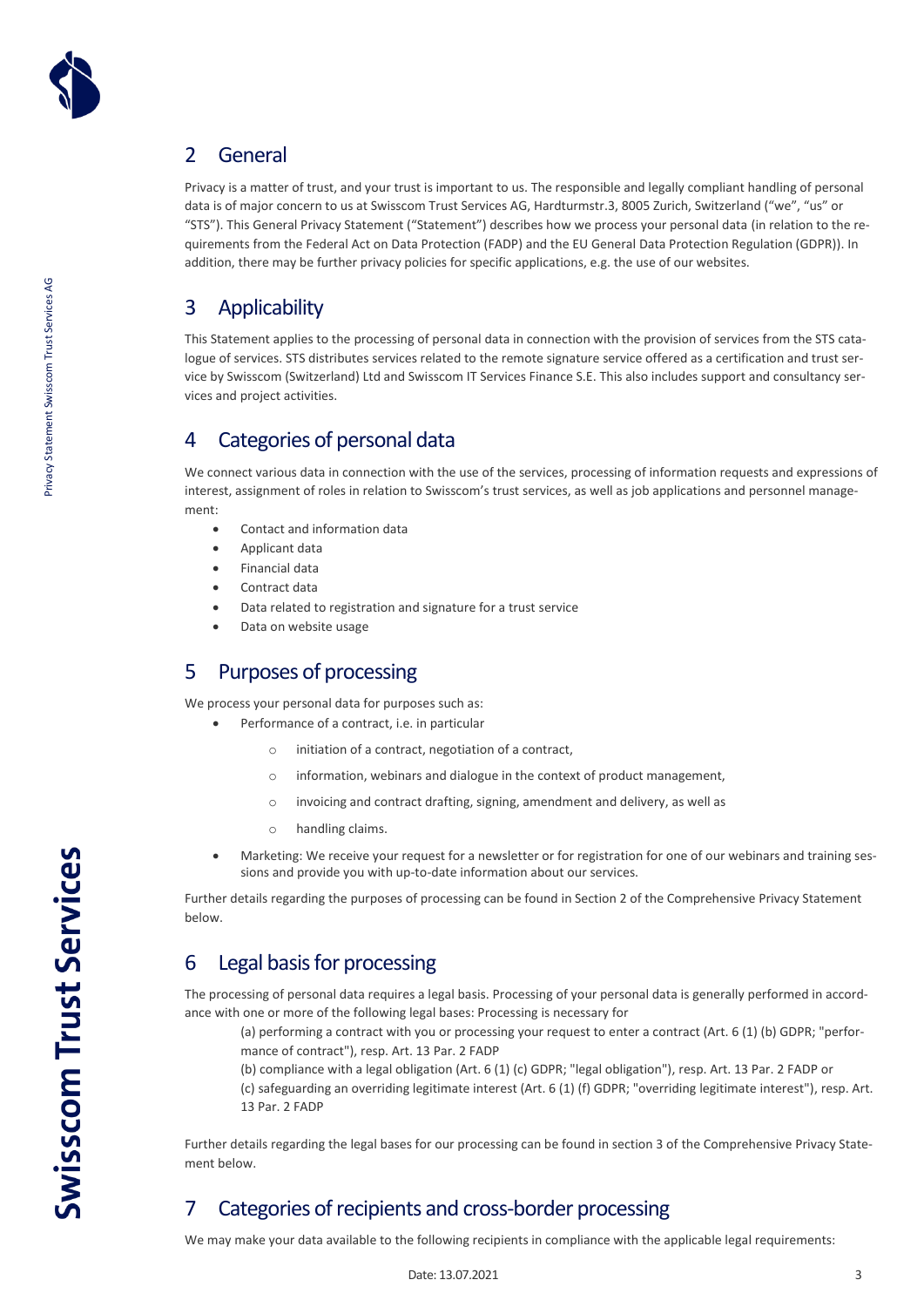

- Swisscom trust services that provide you with their services
- Service providers that assist us (e.g. service providers of the Swisscom Group) and
- Business partners (resellers) who enter into the commercial service agreement with you as a service recipient.

Further details regarding the disclosure of personal data to third parties can be found in Section 4 of the Comprehensive Privacy Statement set forth below.

### <span id="page-3-0"></span>8 Storage period and erasure of data

Your personal data are stored at least until the purpose for processing them has been achieved; thereafter, they are erased or anonymised. Further information regarding the storage period and the erasure of data can be found in Section 5 of the Comprehensive Privacy Statement below.

### <span id="page-3-1"></span>9 Your rights

You have several rights in relation to the processing of your personal data, subject to the conditions set out in applicable law, such as rights of access and the rights to rectification or erasure, unless there is a legal retention obligation. Further information concerning your rights can be found in Section 6 of the Comprehensive Privacy Statement below.

### <span id="page-3-2"></span>10 Amendments

We reserve the right to adapt this declaration at any time. The version published on our Internet pages shall apply. We shall give you appropriate notice of these changes in accordance with applicable law. For this purpose, we use our website <https://trustservices.swisscom.com/en/service-status> which you can also subscribe to e.g. via RSS.

### <span id="page-3-3"></span>11 Contact

If you have any questions or concerns regarding data protection, please contact us as follows:

- by telephone: +41 (0) 800 724 724, menu selection "Data Services", keyword "Signing Service/ PRO Number: 005038814" or from Austria: +43 720 82 89 89
- by post: Swisscom Trust Services AG, Data Protection, Hardturmstr. 3, 8005 Zürich, Switzerland
- by email[: msc.support@swisscom.com](mailto:msc.support@swisscom.com)

You can contact the Group Data Protection Officer of Swisscom AG as follows:

- by email: datenschutz@swisscom.com
- by post: Swisscom (Switzerland) Ltd, Dr Nicolas Passadelis, LL.M., Data Protection Officer Swisscom Ltd and Swisscom (Switzerland) Ltd, P.O. Box, 3050 Bern

**In all cases, please quote the keyword "Swisscom Trust Services."**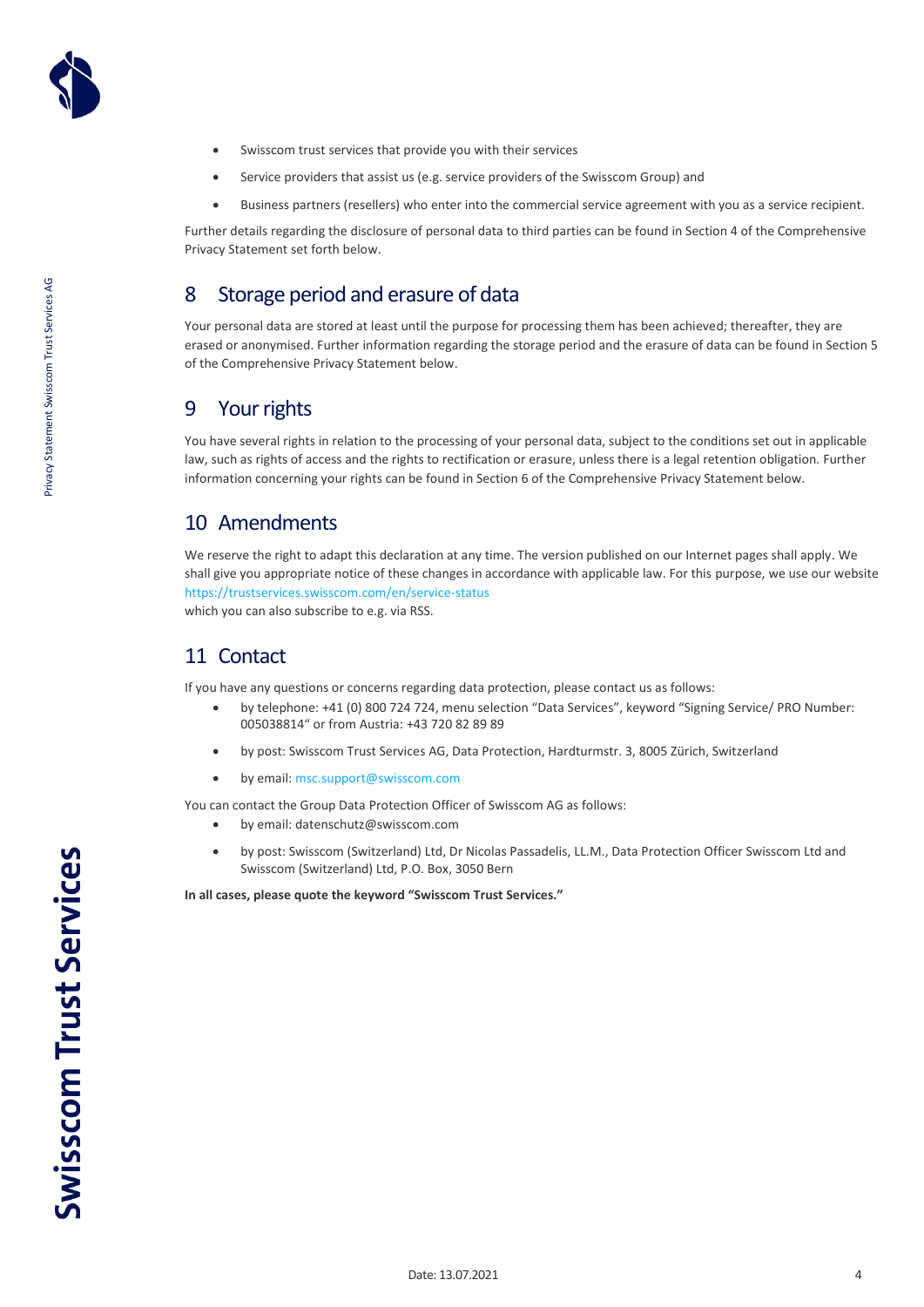# COMPREHENSIVE PRIVACY STATEMENT



Privacy Statement Swisscom Trust Services AG

Privacy Statement Swisscom Trust Services AG

# <span id="page-4-0"></span>1 Categories of personal data

### <span id="page-4-1"></span>**1.1 In your role as an applicant, contract customer or supplier**

We process the following personal and sensitive data concerning you as an employee of our customer, supplier or applicant, which you have provided to us in the course of expressing an interest, concluding a contract or placing an order:

- Surname and first name, title,
- Mobile phone number,
- Telephone number.
- E-mail address
- Name of the company
- Business address
- Internet address
- Contact history
- Appointment dates
- Data concerning goods or services purchased or supplied
- Information about your role in the company
- Use of our website

In addition, data may be added, which – in the case of a sole proprietorship – may be personal:

- Bank details
- VAT identification number
- Report data from a financial information services company (e.g. sales revenue data)

#### <span id="page-4-2"></span>**1.2 In your role as an applicant for a position within our company**

When you submit an application to us, we process the following data concerning you:

- Surname and first name, title
- Mobile phone number,
- Telephone number,
- E-mail address
- $\bullet$  CV
- School/professional qualifications, studies
- References from previous positions
- As well as other documents that you provide to us in your application letter.

### <span id="page-4-3"></span>2 Purposes of processing

We process your personal data for the following purposes:

- Your consent: Exchange of information e.g. in response to requests on the website or by email.
- Contract initiation and processes: Dialogue regarding the contents of an intended contract, discussion and conclusion of a contract. Your data are stored in our contract database and in the archive, and all billing data are kept in the billing system.
- Performance of a legal obligation: Furthermore, legal obligations arise in connection with processing activities in the context of the Business Records Ordinance [German acronym: GeBüV], tax law, accounting/claims law and auditing, or in general audits on legal compliance.
- Safeguarding your legitimate interests in connection with the performance of the contract and the trust service provided to you: If you have instructed us to sell you a service provided by Swisscom (Switzerland) Ltd or Swisscom IT Services Finance S.E., we will transfer your data to the support staff of both companies in order to safeguard your legitimate interest in the uninterrupted provision of the service. They will contact you in special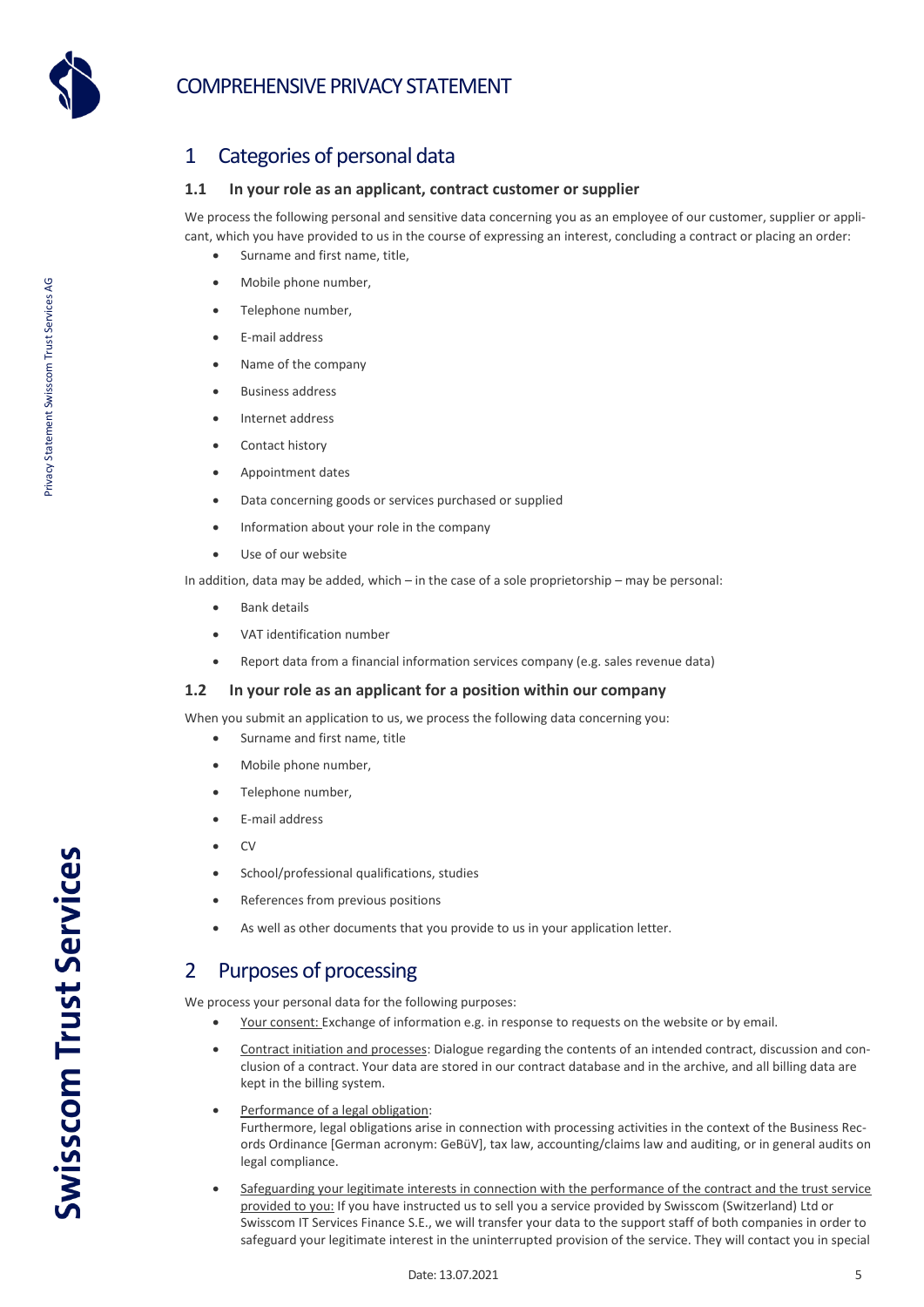Privacy Statement Swisscom Trust Services AG

Privacy Statement Swisscom Trust Services AG

support cases or alert you regarding incidents in connection with the provision of the service or, for example, to coordinate audits so that we can continue to provide the service and comply with the relevant legal requirements. For this purpose, we will refer to the contact persons designated by you, who are recorded in our contract database for support cases.

We will bill you for the services you have purchased, and we will keep the data required for this purpose in our billing system and contract database.

In addition, Product Management will contact the contact persons referenced above to communicate news and changes to the range of products and services or to communicate necessary changes, e.g. to the terms of use, contract relationships, technical interfaces or other changes.

- Safeguarding your legitimate interests in connection with your interest in a position with our company: We receive your application as a prospective candidate for a vacant position, and if we are interested we will examine and store it in order to process the application further and for our internal review purposes.
- Safeguarding your legitimate interests as a supplier: We store your contact and billing data as a supplier of services and products to Swisscom Trust Services AG, so that we can contact you in a targeted manner for your services and support activities or to ensure that your invoice is paid. For this purpose, we store your data in our billing and contract systems.

### <span id="page-5-0"></span>3 Legal basis

STS relies on the following legal bases when processing your personal data.

| Purpose of processing                                                                                                           | Data categories                                                                                        | Legal basis for processing                                                                                                                                                                                                                                                                               |
|---------------------------------------------------------------------------------------------------------------------------------|--------------------------------------------------------------------------------------------------------|----------------------------------------------------------------------------------------------------------------------------------------------------------------------------------------------------------------------------------------------------------------------------------------------------------|
| Response to expressions of interest,<br>information requests, initiation of<br>contracts                                        | See 1.1                                                                                                | Overriding legitimate interest in obtaining in-<br>formation<br>Initiation of a contract<br>$\bullet$<br>Overriding legitimate interest in ensuring cus-<br>$\bullet$<br>tomer satisfaction and remaining competitive                                                                                    |
| Marketing purposes, newsletters                                                                                                 | Surname/first<br>name, e-mail<br>address, business<br>address,<br>organisation,<br>telephone<br>number | Consent<br>$\bullet$<br>Overriding legitimate interest in obtaining in-<br>$\bullet$<br>formation                                                                                                                                                                                                        |
| Customer Agreement / Reseller<br>Agreement, Supplier Agreement                                                                  | See 1.1                                                                                                | Initiation and performance of a contract<br>$\bullet$<br>Overriding legitimate interest in optimising<br>$\bullet$<br>your receipt of services and billing<br>Fulfilment of our legal obligation to keep ac-<br>$\bullet$<br>counting records and archive all business docu-<br>ments and correspondence |
| <b>Billing</b>                                                                                                                  | See 1.1                                                                                                | Performance of a contract<br>$\bullet$<br>Overriding legitimate interest in providing de-<br>$\bullet$<br>tails of the scope of the services and the costs<br>to you<br>Fulfilment of the legal obligation to pay taxes<br>$\bullet$<br>and duties and to keep accounts                                  |
| Contract processing: Transfer of the<br>contract data to Swisscom<br>(Switzerland) Ltd and Swisscom IT<br>Services Finance S.E. | See 1.1                                                                                                | Performance of a contract<br>$\bullet$<br>Overriding legitimate interest in achieving cus-<br>$\bullet$<br>tomer satisfaction and ensuring the necessary<br>legal requirements of both service providers<br>with regard to audits and direct communica-<br>tion with you                                 |
| Handling job applications                                                                                                       | See 1.2                                                                                                | Overriding legitimate interest in finding the op-<br>$\bullet$<br>timal candidate for the position                                                                                                                                                                                                       |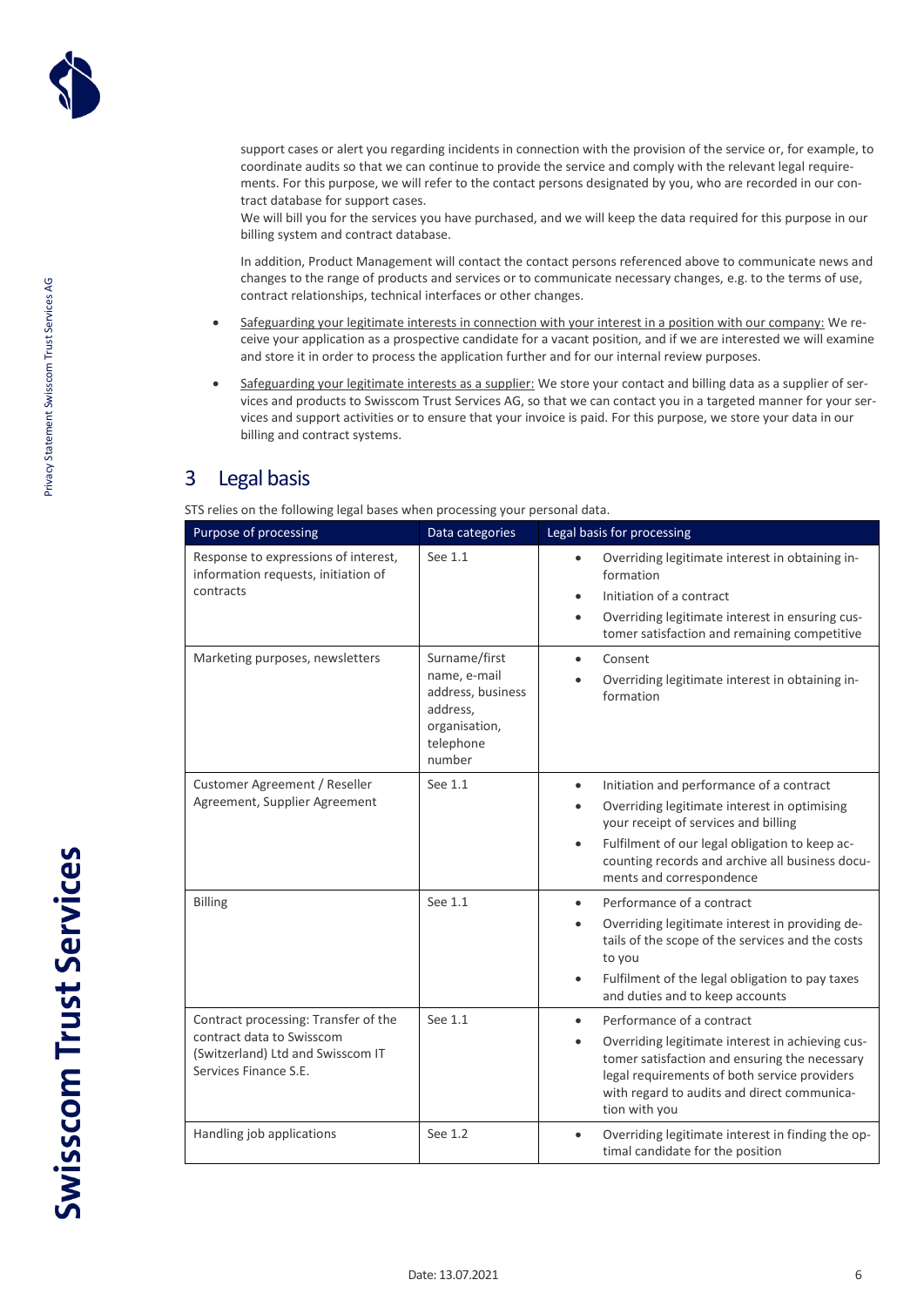

# <span id="page-6-0"></span>4 Categories of data recipients and cross-border processing

### <span id="page-6-1"></span>**4.1 Categories of data recipients**

Third parties in the context of compliance with legal obligations: We may transfer your personal data to third parties if this appears to be necessary or reasonable in order to comply with, or verify compliance with, applicable laws and regulations and to answer enquiries from competent authorities. This applies in particular to legal claims, tax law, data protection law and the Business Records Ordinance (GeBüV).

Service providers (within and outside the Swisscom Group): We use service providers to provide the trust service, such as in particular the certification service of Swisscom (Switzerland) Ltd, Alte Tiefenaustrasse 6, CH-3050 Bern, which operates the IT systems in order to provide its own trust service, and the trust service of Swisscom IT Services Finance S.E. in Vienna, Austria. In addition, Swisscom (Switzerland) Ltd also operates the IT systems for storing customer and billing data and performs invoicing with its staff on our behalf. The 1st and 2nd level support is also provided by Swisscom (Switzerland) Ltd, so that it regularly refers to the technical contact details for the contracts. Swisscom (Switzerland) Ltd also handles personnel management of our employees and processes employee and applicant data on its systems.

The business partner who provided our Trust Service to you: In the course of performing the Trust Service some of your personal data will be transferred to the business partner who provided the Trust Service to you. Our legal relationship with that business partner is governed by a separate agreement based on the Reseller GTCs.

### <span id="page-6-2"></span>**4.2 Cross-border processing in countries outside the EEA (third countries)**

We only transfer your personal data to recipients within the European Economic Area and Switzerland. in the case of the GDPR the EU Commission has acknowledged in a resolution that Switzerland provides an adequate level of data protection.

As part of marketing and newsletter management as well as CRM, we use tools from service providers that are based in the USA or in other countries in which the applicable data protection laws provide a lower level of protection than in Switzerland. In this case, we ensure adequate protection in accordance with the laws applicable in Switzerland and – if applicable – under the GDPR by, for example, concluding so-called EU Standard Contractual Clauses with the recipients and by carrying out appropriate Transfer Impact Assessments. The EU Standard Contractual Clauses are a series of contractual clauses introduced by the European Commission to provide adequate protection for personal data in cross-border transfers.

### <span id="page-6-3"></span>5 Storage period and erasure of data

We will store and process your personal data for as long as this is required for the purpose for which they were collected or for as long as this is legally required or permitted.

Data relating to the processing activities which come under customer, candidate and supplier management are reviewed every two years to determine whether further storage is necessary. If there is no need, the data will be erased. This does not apply to data that must be classified as data relevant to accounting purposes, as business documentation within the meaning of the GeBüV legislation in Switzerland. These are subject to the statutory retention obligations.

### <span id="page-6-4"></span>6 Your rights

Based on the GDPR resp. FADP, you have the following rights in relation to your personal data:

### <span id="page-6-5"></span>**6.1 Right of access**

You have the right to obtain from us, free of charge, confirmation as to whether we are processing your personal data and, if so, to request information about the processing of your personal data. This information includes, in particular, details regarding the purpose of the processing, the categories of personal data and the recipients or categories of recipients to whom the personal data have been or are being disclosed.

#### <span id="page-6-6"></span>**6.2 Right to rectification**

You have the right free of charge to have your personal data processed by us rectified and/or completed.

#### <span id="page-6-7"></span>**6.3 Right to erasure**

To the extent that we are not required by applicable laws and regulations to store your personal data, you have the right to have your personal data erased if:

- your personal data are no longer required for the purposes pursued;
- you have validly objected to the processing (see below in this regard) or